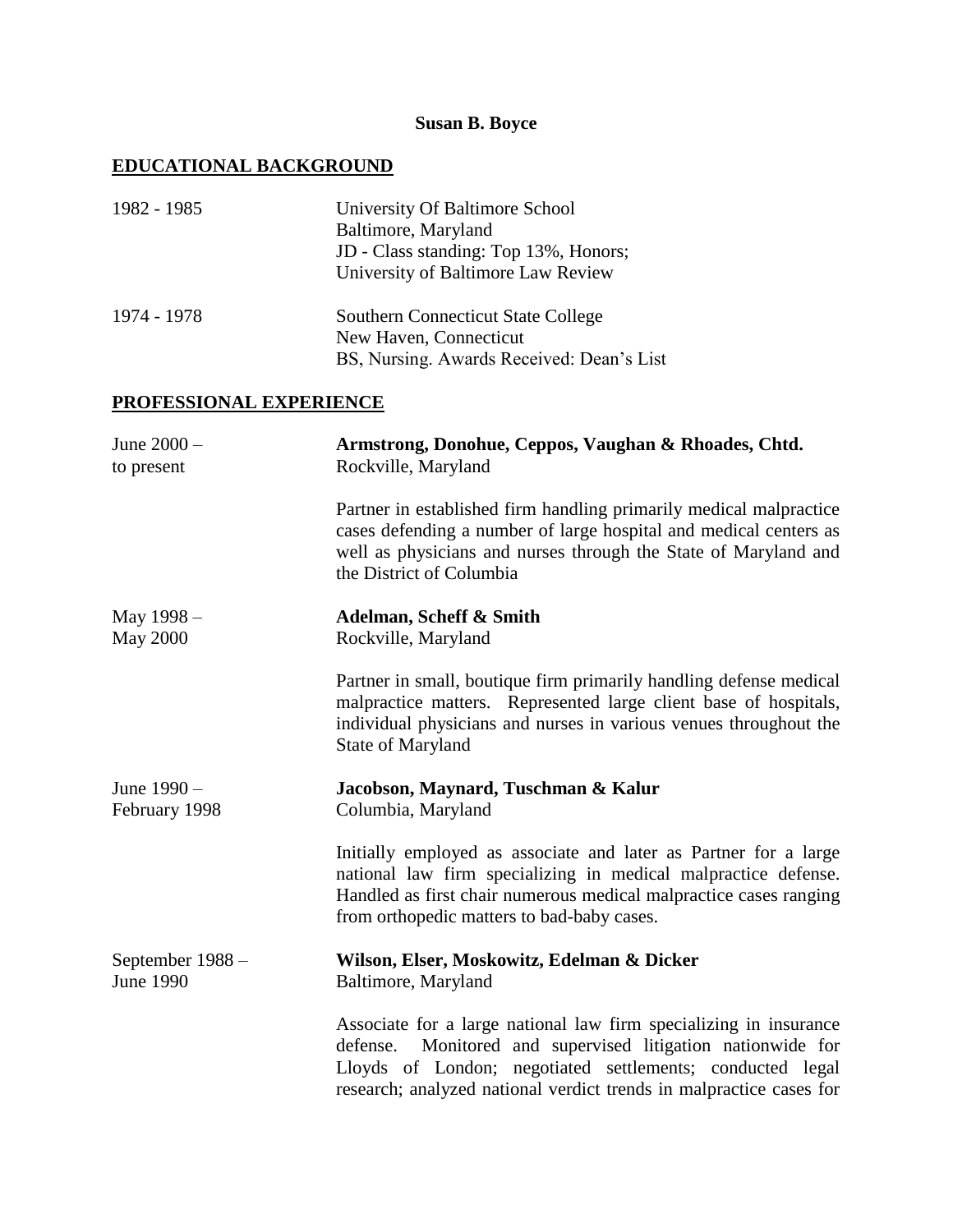|                                  | Lloyds of London; managed 30 civil cases with minimal<br>supervision including medical malpractice cases, personal injury<br>cases, lead poisoning cases; and tried to verdict 3 cases with<br>minimal supervision.                                                                                                                                                                                                                                                                                                                                                                                                                                                                                 |
|----------------------------------|-----------------------------------------------------------------------------------------------------------------------------------------------------------------------------------------------------------------------------------------------------------------------------------------------------------------------------------------------------------------------------------------------------------------------------------------------------------------------------------------------------------------------------------------------------------------------------------------------------------------------------------------------------------------------------------------------------|
| January 1985 –<br>September 1988 | <b>Israelson, Salsbury, Clements &amp; Bekman</b><br>Baltimore, Maryland                                                                                                                                                                                                                                                                                                                                                                                                                                                                                                                                                                                                                            |
|                                  | Started initially as a third year law clerk and hired as an associate<br>after graduation for a 5 attorney plaintiff's general civil practice.<br>Conducted investigations into the merits of cases; conducted legal<br>and medical research; drafted motions and briefs; drafted pleadings<br>and discovery; conducted client interviews; contacted and prepared<br>expert witnesses; second chaired at trials and health claims<br>arbitration hearings; worked with increasing independence.                                                                                                                                                                                                     |
| Law Clerk 1984 – 1985            | Bierer & Shar, P.A.<br>Baltimore, Maryland                                                                                                                                                                                                                                                                                                                                                                                                                                                                                                                                                                                                                                                          |
|                                  | Law clerk for a 4 attorney plaintiff's general civil practice.<br>Drafted motions and interrogatories with emphasis in the areas of<br>tort and malpractice law; conducted client interviews and assisted<br>attorneys in preparation for trial.                                                                                                                                                                                                                                                                                                                                                                                                                                                    |
| Judicial Intern                  | The Honorable Frank Kaufman<br>Chief Judge<br><b>Federal District Court</b><br>Baltimore, Maryland                                                                                                                                                                                                                                                                                                                                                                                                                                                                                                                                                                                                  |
|                                  | Drafted bench memoranda for a variety of civil and criminal<br>lawsuits; analyzed evidence and researched applicable law;<br>discussed legal issues with Judge and law clerks; gained insight<br>into judicial decision making and court process.                                                                                                                                                                                                                                                                                                                                                                                                                                                   |
| July 1978 – April 1982           | Employed as a critical care nurse in medical and surgical intensive<br>care units; trained new nursing graduates; supervised and<br>coordinated nursing staff on the evening shift; sat on risk<br>management and quality assurance committees; participated in the<br>development of nursing policies and procedures; advised<br>physicians of hourly changes in patients' status; trained and<br>supervised residents with regard to nursing issues; counseled<br>patients and families under stress; acted as patient advocate in<br>many situations; acted as a liaison between patients and physicians<br>in many situations. Regularly worked evening shift and very often,<br>double shifts. |